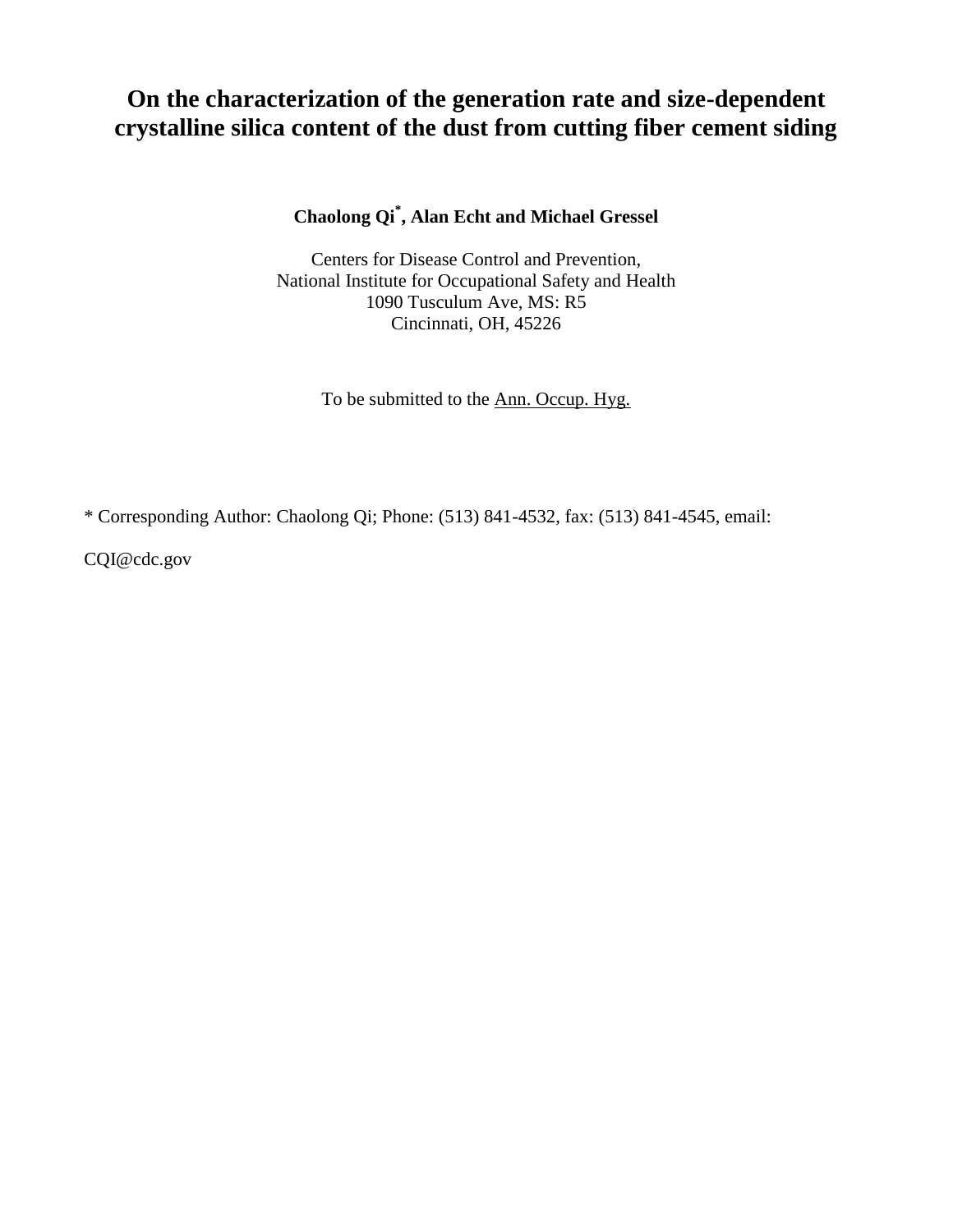## **European Standard EN 1093-3 and the experimental verification of representative sampling**

The European Standard EN 1093-3 (CEN, 2006) specifies a test bench method for the measurement of the generation rate of a given airborne pollutant. The test bench includes a chamber, where the airborne pollutant is generated, a funnel, and a duct.

The standard requires the average flow velocity in the chamber to be larger than or equal to 0.1 m/sec for transporting respirable dust to the sampling section of the system. Under the operating air flow rate of the testing system used in this study, the flow velocity in the chamber was 0.44 m/sec. The Reynolds numbers for the chamber and duct are 34,000 and 170,000, respectively, indicating turbulent flow, maximizing mixing to obtain an appropriately representative sample at the sampling section.

To ensure representative samples being taken from the duct, the standard requires the sampling section to be 5-10 times of d<sub>t</sub> (the square root of the area of the duct's cross section) downstream of the funnel and 3 times of d<sub>t</sub> upstream of the other end of the duct. The sampling section of the testing system used in this study locates at 9 times of  $d_t$  downstream of the funnel and 4 times of  $d_t$  upstream of the blast gate valve. Other details of the requirement can be found in the standard document (CEN, 2006).

Analysis and comparison of the data from all the three instruments used in this study assumes that the particle size distribution is uniform along the two cross sections of the duct where the sampling probes locate. Using APS and its sampling probe, particle size distribution was measured at the two cross sections with a 10-point traverse in both horizontal and vertical planes of the duct at each cross section. The average particle size distributions during three repeated cuts measured from all the traverse points under the same testing condition result in a RSD of 4.1% for the total concentration, 0.9% for the geometric mean diameter, and 1.3% for the geometric standard deviation, demonstrating excellent uniformity of the particle size distribution throughout the two sampling cross sections in the testing system. The result also verified that samples taken by the three instruments were representative.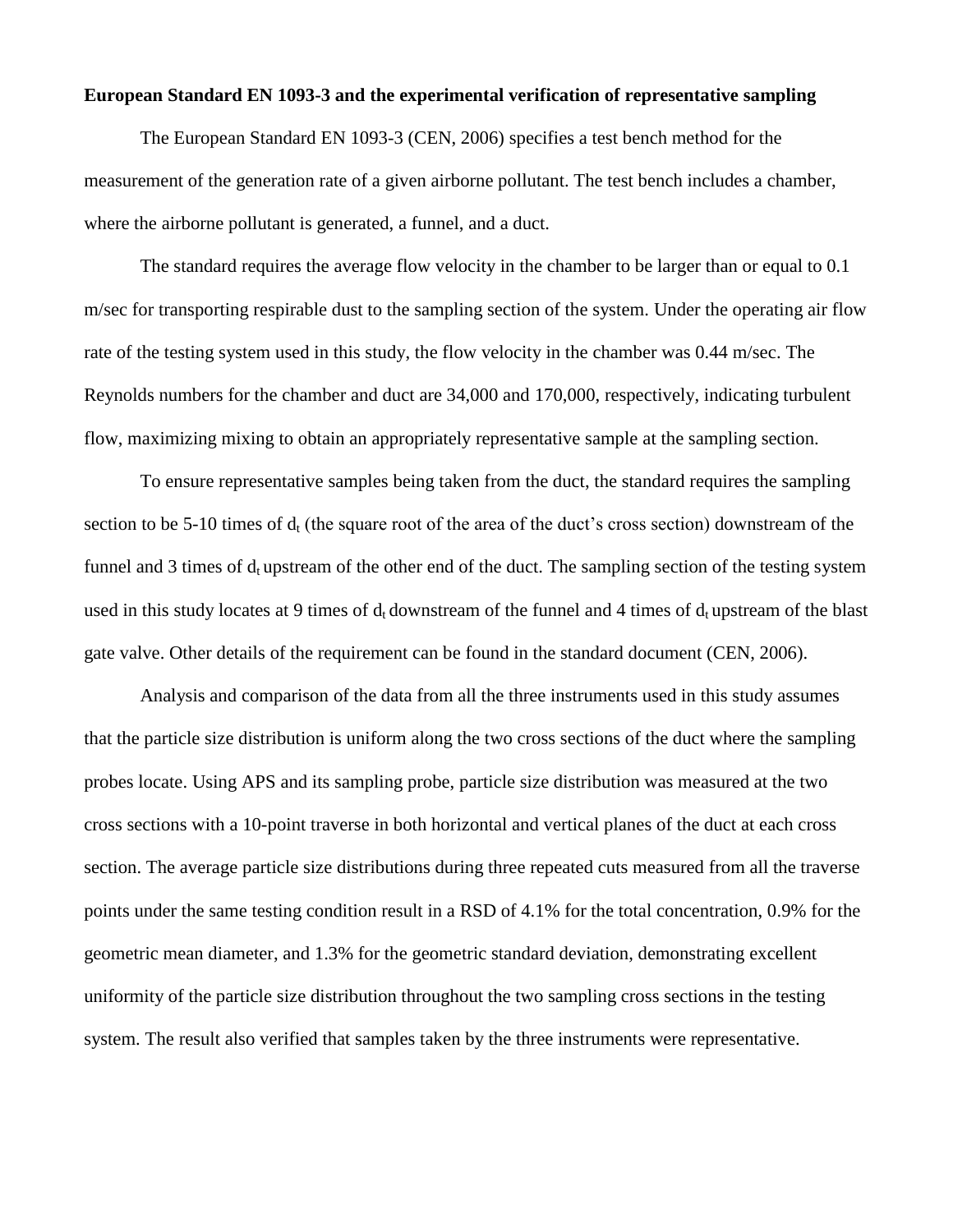#### **Testing materials**

Fiber cement siding from four different manufacturers was evaluated in this study. Detailed specifications of these products are listed in Table S1. Because they may contain a different amount of silica in their respective formulations, which may also vary from time to time by the manufacturers, the manufacturing dates stamped on the siding boards, were recorded if available. The bulk density of the siding board was obtained by measuring the volume and mass of at least three boards from each manufacturer.

| Manufacturer                          | Manufacturing<br>Date | <b>Measured Board</b> | Measured Board | Measured             |  |  |  |
|---------------------------------------|-----------------------|-----------------------|----------------|----------------------|--|--|--|
|                                       |                       | Width, W (cm,         | Thickness (cm, | <b>Board Density</b> |  |  |  |
|                                       |                       | inch)                 | inch)          | $(g/cm^3)$           |  |  |  |
| CertainTeed (Valley Forge, PA, USA)   | 05/27/2012            | 21.0, 8.25            | 0.76, 0.30     | $1.31 \pm 0.03$      |  |  |  |
| James Hardie (Mission Viejo, CA, USA) | 08/21/2010            | 21.0, 8.25            | 0.76, 0.30     | $1.27 \pm 0.01$      |  |  |  |
| Maxitile (Houston, TX, USA)           | 09/30/2010            | 21.0, 8.25            | 0.79, 0.31     | $1.31 \pm 0.02$      |  |  |  |
| Nichiha (Norcross, GA, USA)           | n/a                   | 21.0, 8.25            | 0.79, 0.31     | $1.25 \pm 0.01$      |  |  |  |
|                                       |                       |                       |                |                      |  |  |  |

Table S1. Fiber cement siding evaluated in the study.

Note: cm — centimeter;  $g$  — gram;  $n/a$  — "not available".

#### **Operating procedure for the cutting test**

Before conducting a cutting test, the automatic tool testing chamber was programmed to perform a predetermined number of cuts. Each cut included the following steps: 1) the feed plate fed the board; 2) power was supplied to the tool; 3) the 2D actuator moved the tool and made a cut; 4) the tool was turned off; and 5) the 2D actuator moved the tool back to its original position. A waiting time about 5 seconds was programmed between steps 2) and 3) to ensure the blades of the power saws reached their designed rotating speed before making a cut.

For each cutting test, the air handling unit was turned on and the flow rate set to  $0.64 \text{ m}^3/\text{sec}$  by adjusting the blast gate valve. The flow rate was stable throughout each individual test of this study. Once the flow rate reached the desired value, the sampling instruments began sampling, and the automatic tool testing chamber was started. Upon finishing a test, the air handling unit was turned off, and the collected samples were removed from the instruments.

During each cut, a dust cloud was generated, and it was carried downstream by the air flow through the tool testing chamber and measured by the instruments through their respective sampling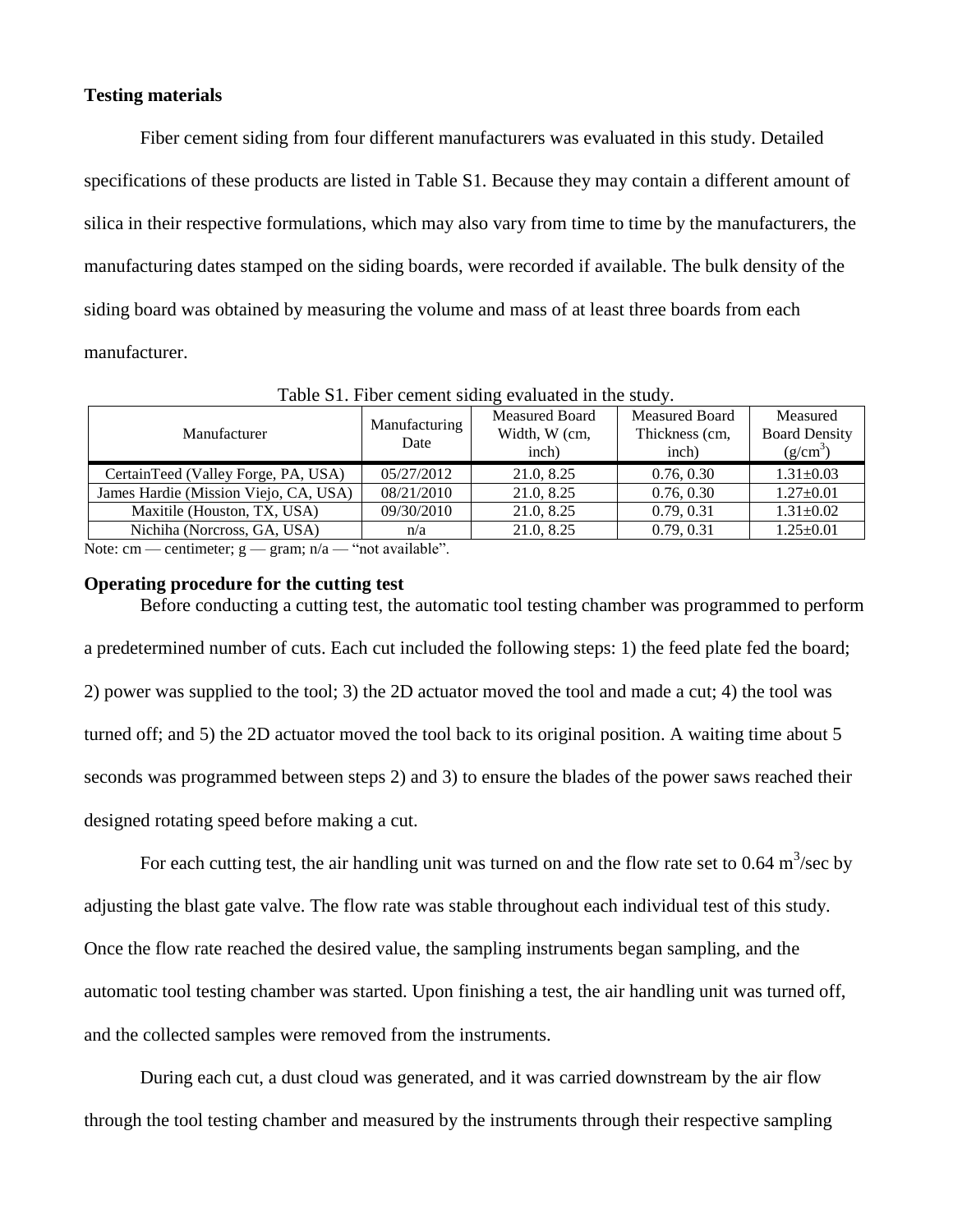probes on the duct of the testing system. The APS collected size distribution measurements at 1-second intervals and its data indicated that no dust was detected when no cutting was conducted. The flow rate in the testing chamber (0.64 m<sup>3</sup>/sec) was optimal so that the APS data with 1-second time resolution captured the entire profile of the dust cloud from each individual cut without overlapping the dust clouds between any two adjacent cuts.

## **LOD and LOQ for all the analyzed samples**

|              | Dust on air samples | Quartz on air samples | Cristobalite on air | Tridymite on air         | Ouartz on bulk  |
|--------------|---------------------|-----------------------|---------------------|--------------------------|-----------------|
|              | $(\mu$ g/sample)    | (µg/sample)           | samples (µg/sample) | samples $(\mu$ g/sample) | samples $(\% )$ |
| $\text{LOD}$ | 90                  |                       |                     |                          |                 |
| <b>LOQ</b>   | 300                 |                       |                     |                          | 0.89            |

Note:  $\mu$ g — microgram.

All the respirable dust samples had dust masses above the LOQ (300 µg/sample); except for the samples from cutting Nichiha board, they also had quartz masses above the LOQ (17 µg/sample). For the samples from cutting Nichiha board, the quartz mass is between the LOQ and LOD (5 µg/sample).

All the MOUDI samples with an aerodynamic diameter larger than 0.42 µm had dust masses above the LOQ (300 µg/sample); the other MOUDI samples had dust masses between the LOQ and LOD (90 µg/sample). Among the MOUDI samples from cutting Nichiha board, the quartz mass exceeded the LOQ (17 µg/sample) for the size channels above 4.2 µm; it was between the LOQ and LOD (5 µg/sample) for the size channels between 0.75 and 4.2 µm; and it was below the LOD for the other size channels. Among the MOUDI samples from cutting of the other three brands, the quartz mass was above the LOQ (17 µg/sample) for size channels above 0.75 µm; it was between the LOQ and LOD (5 µg/sample) for the size channels between 0.24 and 0.75 µm; and it was below the LOD for the three size channels below 0.24  $\mu$ m. The non-detect samples are not included in Figure 5. Conducting MOUDI tests with more than 30 repeated cuts could have quartz mass in all the channels above the LOD. However, this would overload the first few channels and could result in more particles bouncing off the substrates and likely entering the subsequent channels, reducing the overall measurement accuracy.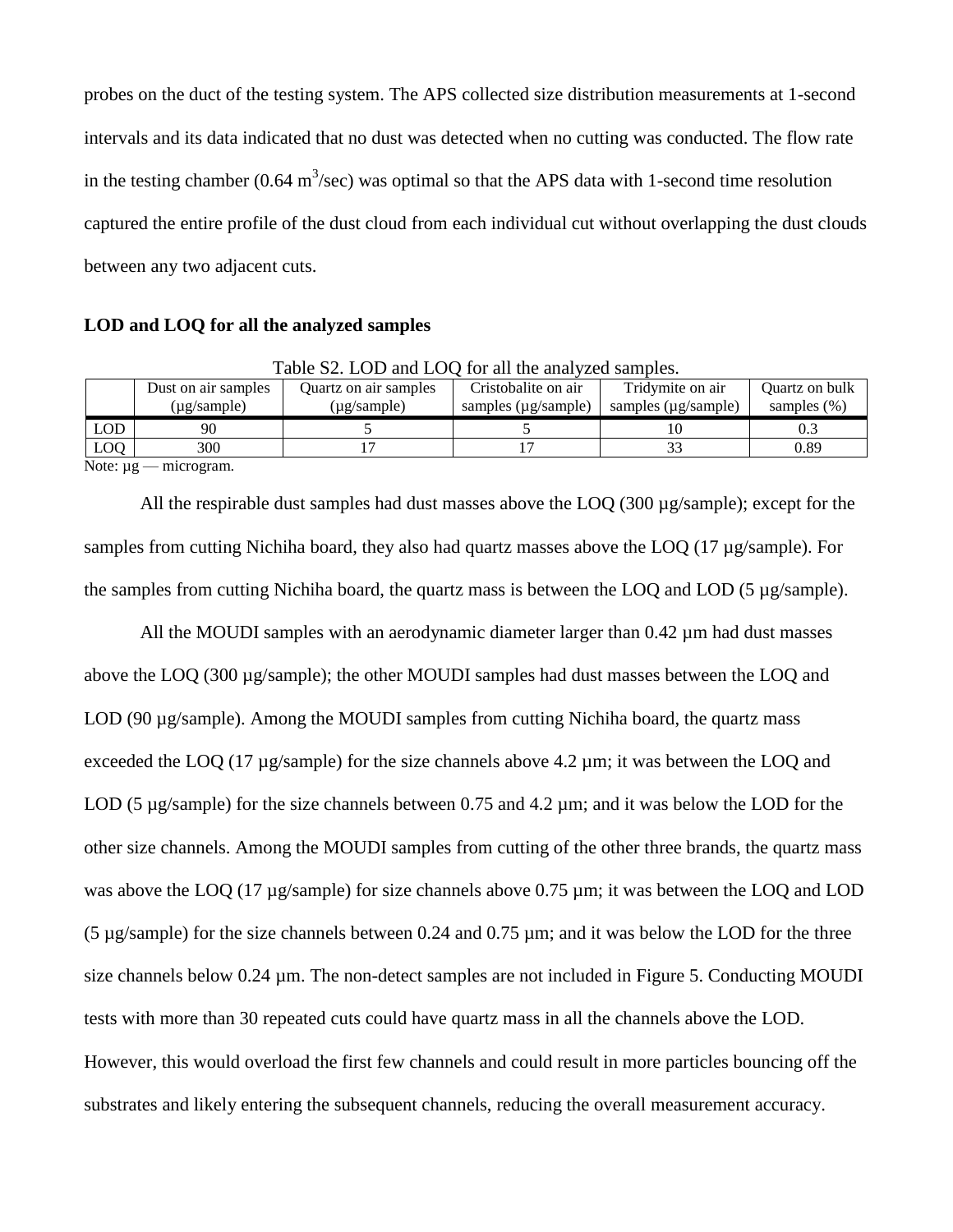Grease was not applied to the MOUDI's substrates for reducing particle bounce as this may introduce unknown interference to the silica analysis.



**Adjusted silica distribution in the dusts of different sizes from cutting fiber cement siding**

Figure S1. Silica distribution in the dusts of different sizes from cutting fiber cement siding board of (a) CertainTeed; (b) James Hardie; (c) Maxitile; (d) Nichiha. Adjusted for the measured XRD intensity.